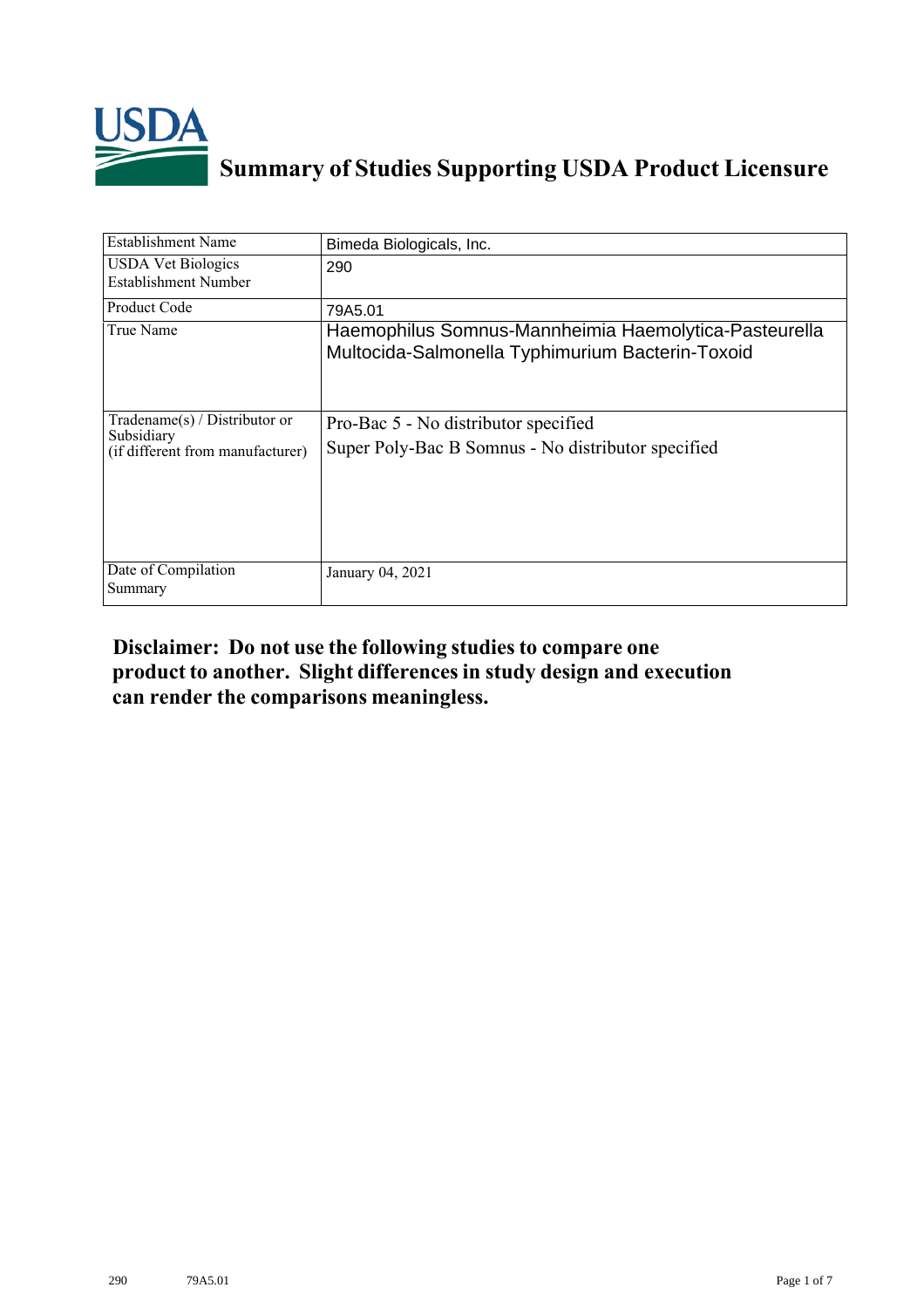| <b>Study Type</b>              | Efficacy                                                                                                                                                                                                                                                                                                                    |
|--------------------------------|-----------------------------------------------------------------------------------------------------------------------------------------------------------------------------------------------------------------------------------------------------------------------------------------------------------------------------|
| <b>Pertaining to</b>           | Haemophilus Somnus                                                                                                                                                                                                                                                                                                          |
| <b>Study Purpose</b>           | Demonstrate efficacy against Haemophilus Somnus                                                                                                                                                                                                                                                                             |
| <b>Product Administration</b>  |                                                                                                                                                                                                                                                                                                                             |
| <b>Study Animals</b>           |                                                                                                                                                                                                                                                                                                                             |
| <b>Challenge Description</b>   |                                                                                                                                                                                                                                                                                                                             |
| <b>Interval observed after</b> |                                                                                                                                                                                                                                                                                                                             |
| challenge                      |                                                                                                                                                                                                                                                                                                                             |
| <b>Results</b>                 | Study data were evaluated by USDA-APHIS prior to product<br>licensure and met regulatory standards for acceptance at the time<br>of submission. No data are published because this study was<br>submitted to USDA-APHIS prior to January 1, 2007, and APHIS<br>only requires publication of data submitted after that date. |
| <b>USDA Approval Date</b>      | October 4, 1990                                                                                                                                                                                                                                                                                                             |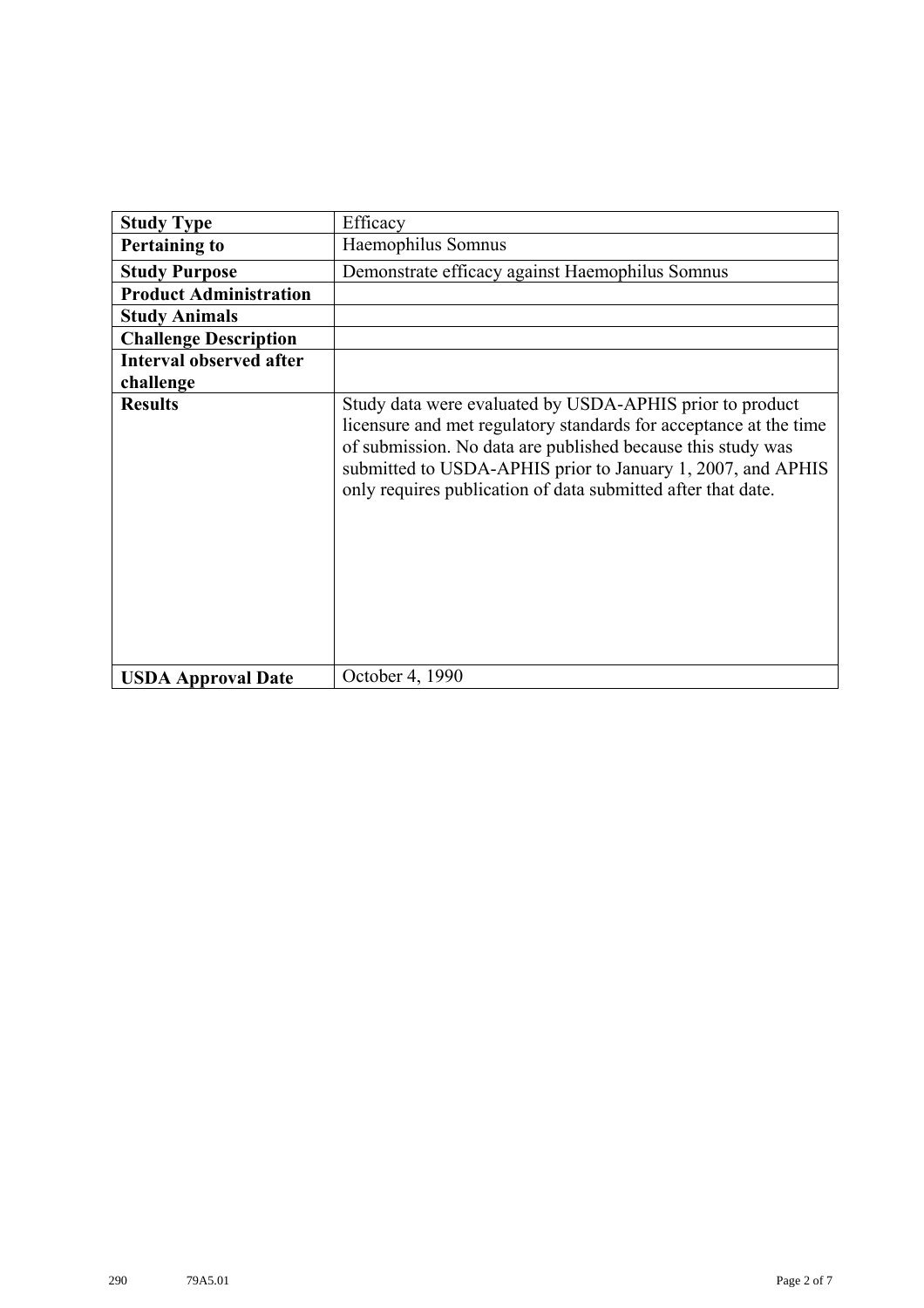| <b>Study Type</b>              | Efficacy                                                                                                                                                                                                                                                                                                                    |
|--------------------------------|-----------------------------------------------------------------------------------------------------------------------------------------------------------------------------------------------------------------------------------------------------------------------------------------------------------------------------|
| <b>Pertaining to</b>           | Mannheimia Haemolytica A6                                                                                                                                                                                                                                                                                                   |
| <b>Study Purpose</b>           | Efficacy against Mannheimia Haemolytica A6                                                                                                                                                                                                                                                                                  |
| <b>Product Administration</b>  |                                                                                                                                                                                                                                                                                                                             |
| <b>Study Animals</b>           |                                                                                                                                                                                                                                                                                                                             |
| <b>Challenge Description</b>   |                                                                                                                                                                                                                                                                                                                             |
| <b>Interval observed after</b> |                                                                                                                                                                                                                                                                                                                             |
| challenge                      |                                                                                                                                                                                                                                                                                                                             |
| <b>Results</b>                 | Study data were evaluated by USDA-APHIS prior to product<br>licensure and met regulatory standards for acceptance at the time<br>of submission. No data are published because this study was<br>submitted to USDA-APHIS prior to January 1, 2007, and APHIS<br>only requires publication of data submitted after that date. |
| <b>USDA Approval Date</b>      | July 19, 1999                                                                                                                                                                                                                                                                                                               |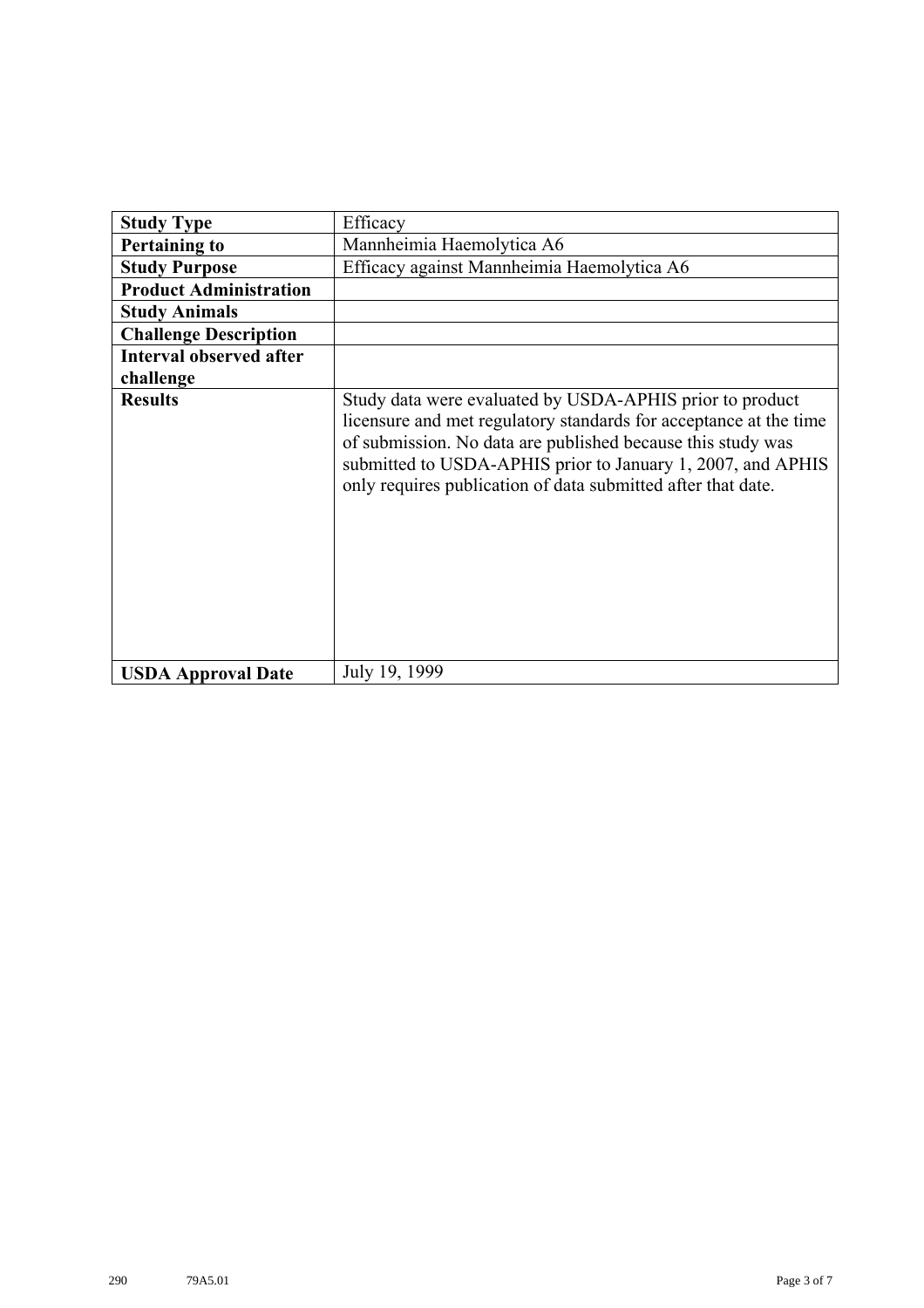| <b>Study Type</b>              | Efficacy                                                                                                                                                                                                                                                                                                                    |
|--------------------------------|-----------------------------------------------------------------------------------------------------------------------------------------------------------------------------------------------------------------------------------------------------------------------------------------------------------------------------|
| <b>Pertaining to</b>           | Mannheimia Haemolytica                                                                                                                                                                                                                                                                                                      |
| <b>Study Purpose</b>           | Efficacy against respiratory disease due to Mannheimia                                                                                                                                                                                                                                                                      |
|                                | Haemolytica A1                                                                                                                                                                                                                                                                                                              |
| <b>Product Administration</b>  |                                                                                                                                                                                                                                                                                                                             |
| <b>Study Animals</b>           |                                                                                                                                                                                                                                                                                                                             |
| <b>Challenge Description</b>   |                                                                                                                                                                                                                                                                                                                             |
| <b>Interval observed after</b> |                                                                                                                                                                                                                                                                                                                             |
| challenge                      |                                                                                                                                                                                                                                                                                                                             |
| <b>Results</b>                 | Study data were evaluated by USDA-APHIS prior to product<br>licensure and met regulatory standards for acceptance at the time<br>of submission. No data are published because this study was<br>submitted to USDA-APHIS prior to January 1, 2007, and APHIS<br>only requires publication of data submitted after that date. |
| <b>USDA Approval Date</b>      | August 20, 1982                                                                                                                                                                                                                                                                                                             |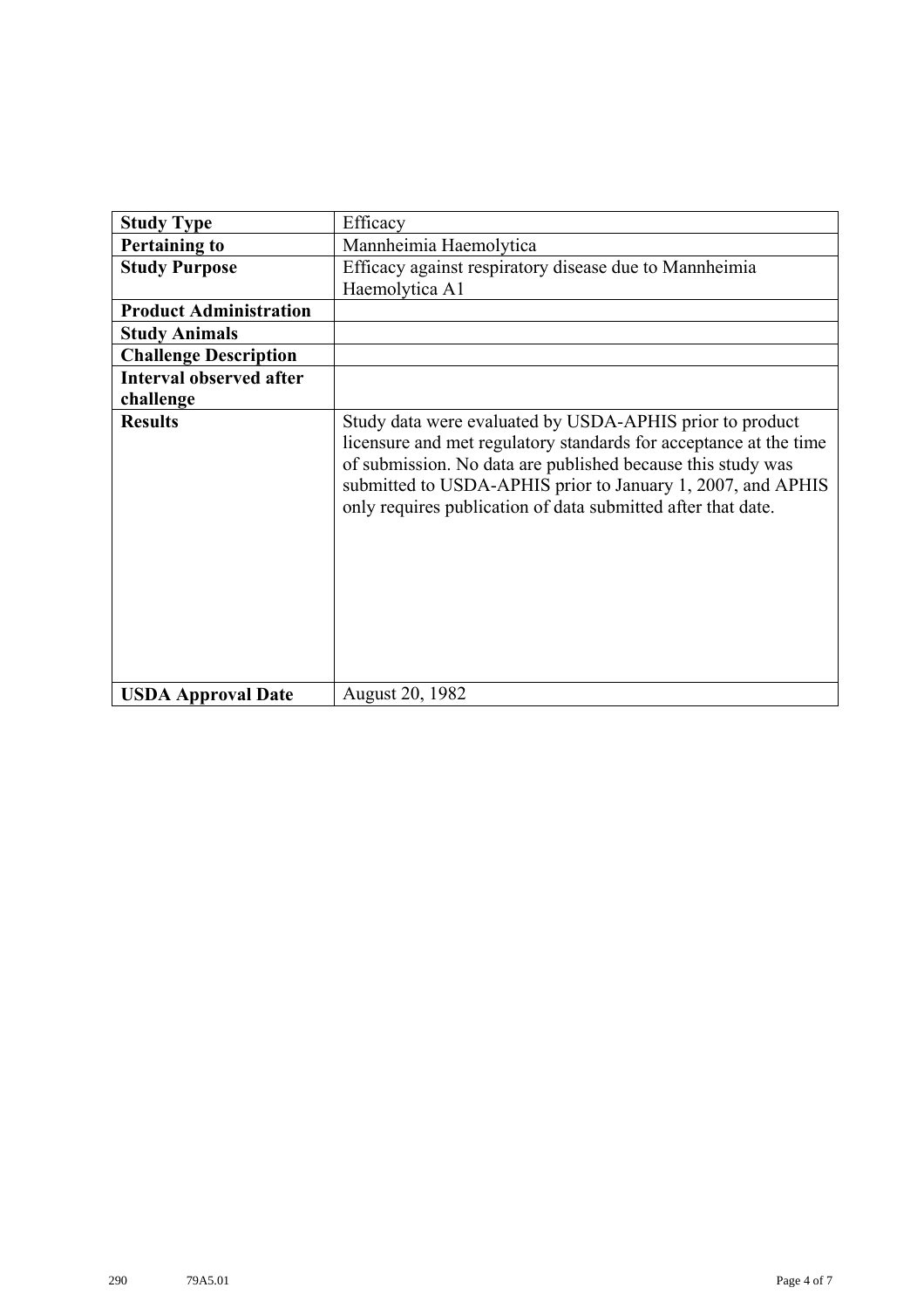| <b>Study Type</b>              | Efficacy                                                                                                                                                                                                                                                                                                                    |
|--------------------------------|-----------------------------------------------------------------------------------------------------------------------------------------------------------------------------------------------------------------------------------------------------------------------------------------------------------------------------|
| <b>Pertaining to</b>           | Pasteurella Multocida                                                                                                                                                                                                                                                                                                       |
| <b>Study Purpose</b>           | Demonstrate efficacy against Pasteurella Multocida                                                                                                                                                                                                                                                                          |
| <b>Product Administration</b>  |                                                                                                                                                                                                                                                                                                                             |
| <b>Study Animals</b>           |                                                                                                                                                                                                                                                                                                                             |
| <b>Challenge Description</b>   |                                                                                                                                                                                                                                                                                                                             |
| <b>Interval observed after</b> |                                                                                                                                                                                                                                                                                                                             |
| challenge                      |                                                                                                                                                                                                                                                                                                                             |
| <b>Results</b>                 | Study data were evaluated by USDA-APHIS prior to product<br>licensure and met regulatory standards for acceptance at the time<br>of submission. No data are published because this study was<br>submitted to USDA-APHIS prior to January 1, 2007, and APHIS<br>only requires publication of data submitted after that date. |
| <b>USDA Approval Date</b>      | <b>August 20, 1982</b>                                                                                                                                                                                                                                                                                                      |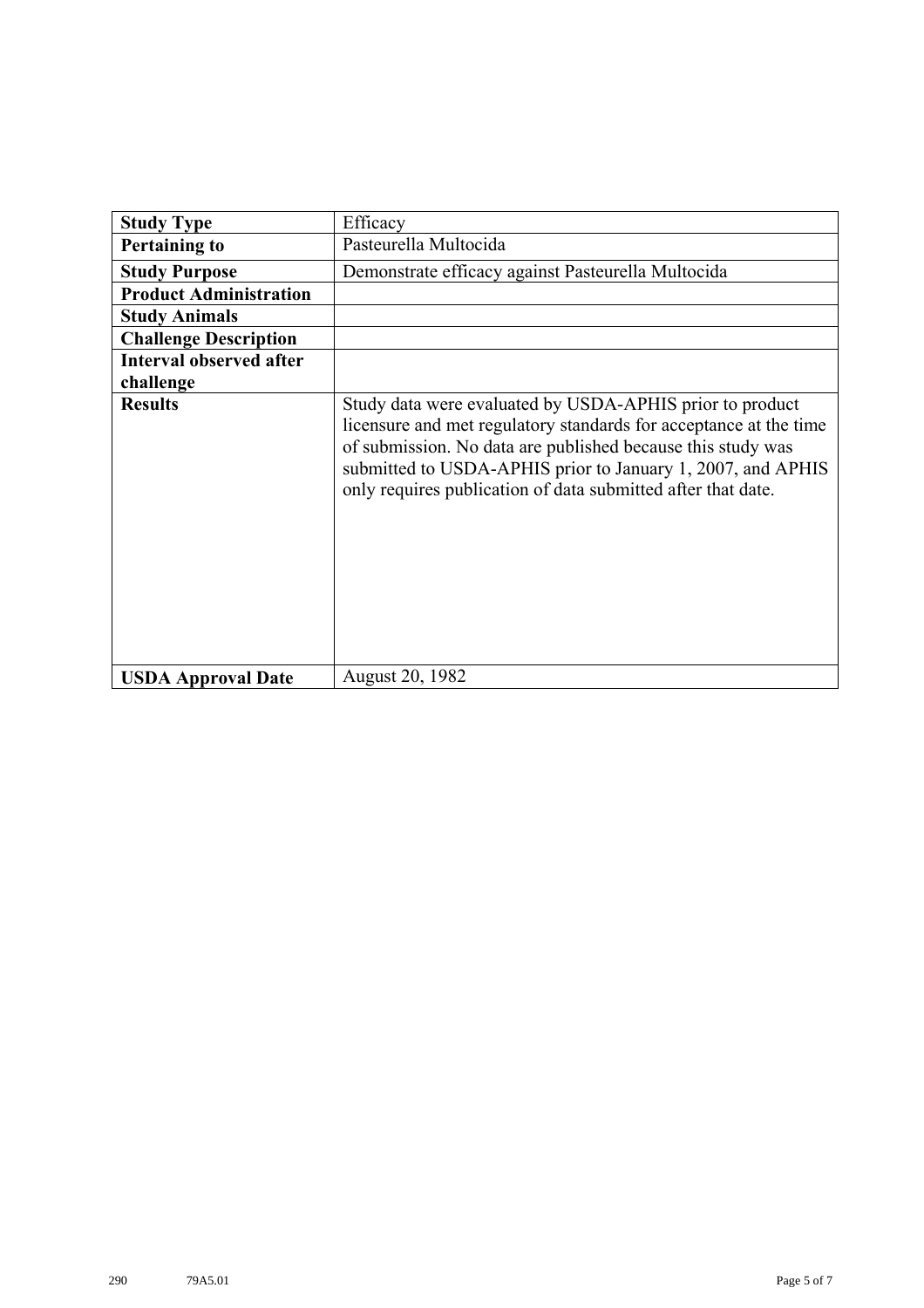| <b>Study Type</b>              | Efficacy                                                                                                                                                                                                                                                                                                                    |
|--------------------------------|-----------------------------------------------------------------------------------------------------------------------------------------------------------------------------------------------------------------------------------------------------------------------------------------------------------------------------|
| <b>Pertaining to</b>           | Salmonella Typhimurium                                                                                                                                                                                                                                                                                                      |
| <b>Study Purpose</b>           | Demonstrate efficacy against Salmonella Typhimurium                                                                                                                                                                                                                                                                         |
| <b>Product Administration</b>  |                                                                                                                                                                                                                                                                                                                             |
| <b>Study Animals</b>           |                                                                                                                                                                                                                                                                                                                             |
| <b>Challenge Description</b>   |                                                                                                                                                                                                                                                                                                                             |
| <b>Interval observed after</b> |                                                                                                                                                                                                                                                                                                                             |
| challenge                      |                                                                                                                                                                                                                                                                                                                             |
| <b>Results</b>                 | Study data were evaluated by USDA-APHIS prior to product<br>licensure and met regulatory standards for acceptance at the time<br>of submission. No data are published because this study was<br>submitted to USDA-APHIS prior to January 1, 2007, and APHIS<br>only requires publication of data submitted after that date. |
| <b>USDA Approval Date</b>      | August 20, 1982                                                                                                                                                                                                                                                                                                             |